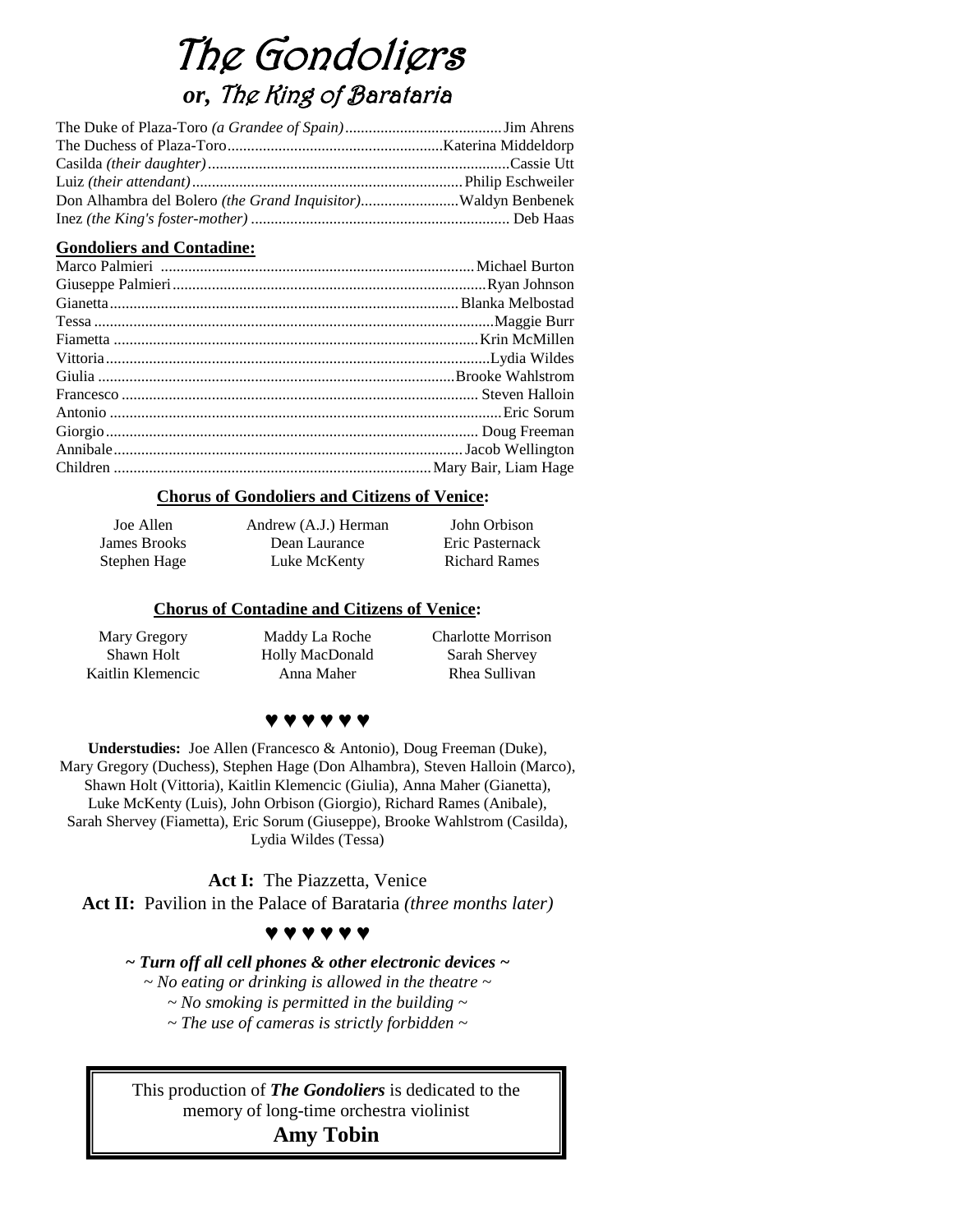#### **DIRECTOR'S NOTE**

*The Gondoliers*, first performed in 1889, is probably the most joyous of the G&S operettas. The story starts in Venice on the morning of the double wedding of Marco and Giuseppe Palmieri, brother *gondolieri.* To be scrupulously impartial (well, maybe), they are about to select their wives through a game of blindman's bluff. No sooner are the lucky and agreeable girls swept off to be married when they receive the startling news that one of the couples is about to become the new king and queen of Barataria. Of course, there are complications (it's only Act I!) and soon the lovers are parted. In Act II, the revelation of an unexpected prior claim on one of the bridegrooms throws everyone into confusion and despair until the *deus ex machina* appears with an unexpected—and perfect—resolution. So, pretty much par for the course as operetta goes.

In 1891, *Gondoliers* was honored as the very first theatrical performance requested by Queen Victoria at Windsor castle after the death of her beloved Prince Albert, nine years earlier. It is said that the cheerful quartet about the potential joys of being "a right-down regular royal queen" became a special favorite. Clearly, the queen was amused. We hope you will be, too.

— Lesley Hendrickson

#### **SYNOPSIS**

Act I — Among the merchants and idlers along the canals of Venice, a group of *contadine* (peasant women) are making bouquets of roses, in preparation for the great event — the selection of brides by the two most eligible bachelor gondoliers, Marco and Giuseppe Palmieri. When the brothers arrive, they make a show of indifference, making their selection blindfolded (of course, they wind up with their intended mates, Gianetta and Tessa, anyway). All dance off to prepare for the wedding.

An impoverished Spanish noble family arrives: the Duke and Duchess of Plaza-Toro, their daughter, Casilda, and one servant, Luiz. They have come to find the noble husband to whom Casilda was betrothed in infancy, the heir to the throne of Barataria (a mythical island kingdom). The prince is now to succeed to the throne, with Casilda as his queen. Unbeknownst to her parents, however, Casilda is in love with Luiz. The Plaza-Toro contingent soon learns from the Grand Inquisitor how the plot to conceal the infant prince (in order to raise him in the proper religion) has resulted in some ambiguity as to his identity. The old gondolier who raised him had mixed him up with his own baby, so all that is now known is that the new King is *either* Marco or Giuseppe Palmieri. The only person who can identify the true heir is the prince's old nurse, Inez, who is now being sought. Until she names the true king, both gondoliers will be sent to Barataria to rule jointly.

The Grand Inquisitor gets a rude shock when he discovers that not only have the two gondoliers just married, but they are anti-royalist "republicans." When told they will rule Barataria, they imagine how to improve monarchy so all are equal. The Grand Inquisitor insists that the kings leave their wives behind; but they can take all the other gondoliers and give them positions in government. The act closes as the men take a tearful leave of the women and sail away.

Act II — Three months have passed, and the new order of government in Barataria seems to involve the two kings' performing most of the work themselves. The women, tired of waiting in Venice, arrive suddenly, occasioning great rejoicing. The Grand Inquisitor now must explain to the kings that one of them is "an unintentional bigamist." Tessa and Gianetta overhear, and are understandably upset; additionally so, since it is now clear that neither of them will be queen.

The Duke and Duchess now appear, in resplendent attire, having parlayed their rank into a fortune through a stock offering (The Duke of Plaza-Toro, Incorporated). Alone with Marco and Giuseppe, Casilda confesses that she is in love with someone else, and the gondoliers admit that is their condition, too. As they are fuming over their predicament, the old nurse, Inez, is announced. She reveals the identity of the true king, to the satisfaction of all.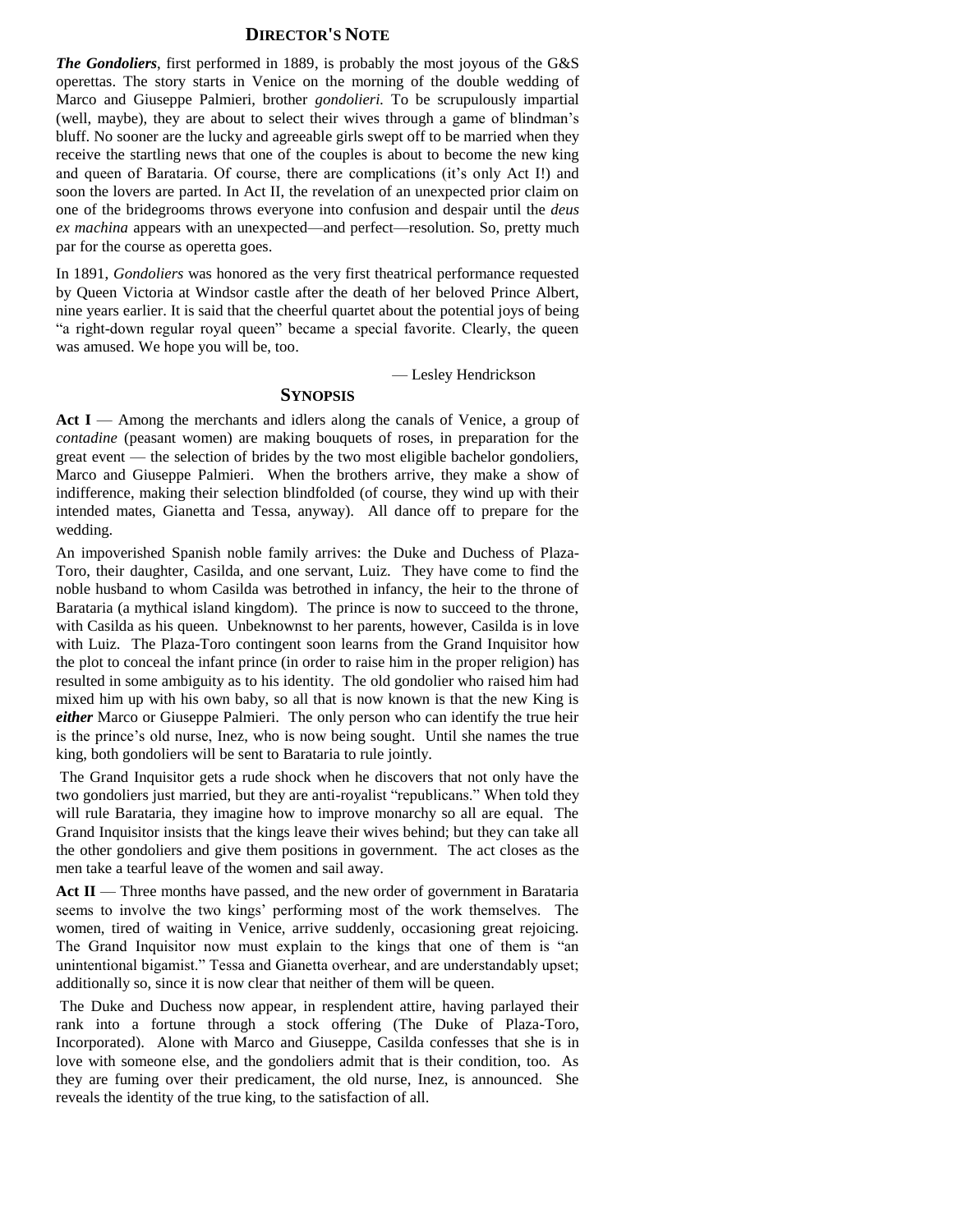#### **PRODUCTION STAFF**

| Set Construction Mark Alt, Ron Barnes, Denise Brophy, Jonathan Chambers |                                                                         |
|-------------------------------------------------------------------------|-------------------------------------------------------------------------|
|                                                                         | Andy Dizon, L. Peter Erickson, Diana Fingar, Ross Gallup, Clyde Gerber, |
|                                                                         | Malka Key, Jack Kravik, Gary Maher, Alan Nelson, Jo Pasternack          |
|                                                                         | Larry Rostad, Chris Seeling, Danielle Simms                             |
|                                                                         | Brianna Sullivan, Holly Windle, and cast members                        |
|                                                                         |                                                                         |
|                                                                         |                                                                         |
|                                                                         | Gemma Zahradka, Katrina Zahradka, Elle Zulauf, and cast members         |
|                                                                         |                                                                         |
|                                                                         | Madeline Giordana, Lawrence Henry                                       |
|                                                                         |                                                                         |
|                                                                         |                                                                         |
|                                                                         |                                                                         |
|                                                                         |                                                                         |
|                                                                         |                                                                         |
|                                                                         |                                                                         |
| Ticket HelpersJames Brooks, Maggie Burr, Diane Carter, Deb Haas,        |                                                                         |
|                                                                         | Katerina Middeldorp, Fred Morrison, Trina Morrison                      |
|                                                                         | Eric Pasternack, Ames Sheldon, Sarah Shervey                            |
|                                                                         |                                                                         |
| <b>The Board:</b>                                                       |                                                                         |
|                                                                         |                                                                         |
|                                                                         |                                                                         |
|                                                                         |                                                                         |
|                                                                         |                                                                         |
|                                                                         |                                                                         |
|                                                                         |                                                                         |
|                                                                         |                                                                         |

#### **ORCHESTRA**

| Violin I David Kozamchak, Ezelda Yacoub-Hasapopoulos, Mary Hanson |
|-------------------------------------------------------------------|
| Kate Kelly, Amy Atzel, Derick Rehurek, Karen Kozak, Kay Pickett   |
| Linda Ruetz, Eva Zorn, Jonathan Flory                             |
| .Theodora Wynoff, Lorine Menzhuber, Beth Henningsen               |
| Karen Neinstadt, Betsy Lofgren, Maya Gitch, Daniel Werl           |
|                                                                   |
| Dan Sadoff, Svetlana Davis, Derick Rehurek, Karen Kozak           |
|                                                                   |
| Katherine Canon, Naomi Wells                                      |
|                                                                   |
|                                                                   |
| Joshua Weinberg, Nancy Wucherpfennig                              |
|                                                                   |
|                                                                   |
|                                                                   |
|                                                                   |
|                                                                   |
|                                                                   |
| Sarah Cooke, Julie Zeidal                                         |
|                                                                   |
|                                                                   |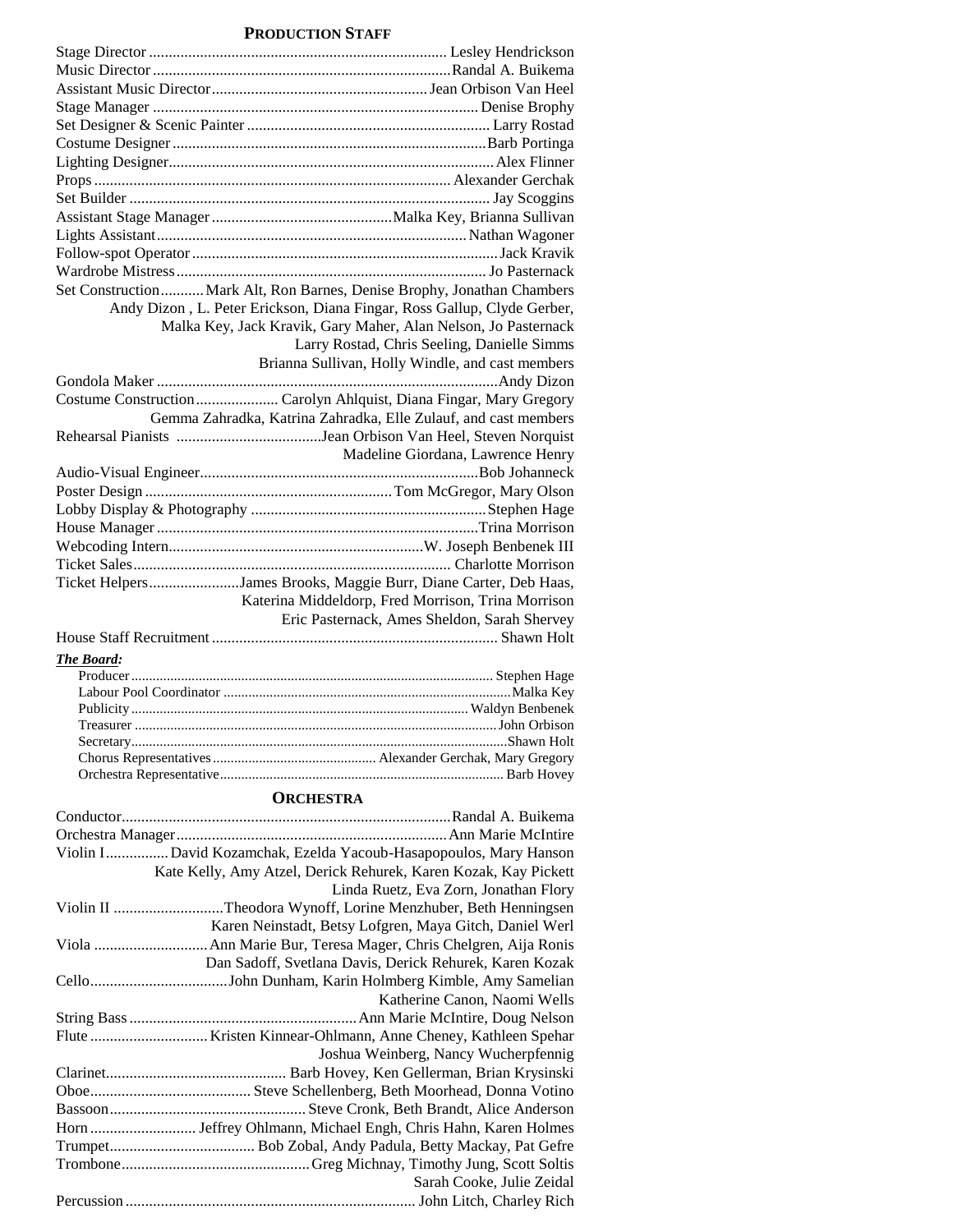**Act I : Till then, enjoy your** *dolce far niente* - delightful idleness **With pleasure, nobody** *contradicente* - if nobody disagrees *Ben venuti* - welcome *Gondolieri carissimi! Siamo contadine!* - Dear gondoliers! We are peasant girls! *servitori umilissimi!* - most humble servants! *Per chi questi fiori bellissimi?* - For whom are these most beautiful flowers? *Per voi, bei signori, O eccellentissimi!* - For you, dear gentlemen, oh most excellent ones! *O ciel!*- Oh, heaven! *Buon giorno, cavalieri* - Good morning, gentlemen *Siamo gondolieri / poveri gondolieri* - We are gondoliers / poor gondoliers *Signorina, io t'amo! / Contadine siamo* - Lady, I love you! / Peasant girls are we **since we were** *short-coated* - wearing children's cloths **Castilian Hidalgo of** *95 quarterings* - Spanish nobleman, with 95 families in his heraldic shield, representing a fabulous array of noble ancestry **The** *halberdiers* **are mercenary people** - guardsmen armed with ax-like spears **married** *by proxy* - with someone acting on your behalf, in your absence **very knowing, overflowing, easygoing** *Paladin* - heroic, chivalrous knight of old **To men of** *grosser clay* - of less distinguished and noble blood (clay = body) **teach him the trade of a** *timoneer* - fr. French *timonier,* helmsman or steersman **lying a corpse on his humble** *bier* - the stand on which a corpse or coffin is placed **your objections are not** *insuperable* - impossible to overcome **'tis a glorious thing,** *I ween,* **to be a regular Royal Queen!** - I fancy, or believe **she'll** *bear away the bell* - take first prize; win the contest **the Chancellor in his** *peruke* - powdered wig **aristocrat who banks with** *Coutts* - old London bank, used by royalty **the noble lord who cleans the** *plate* - silver or gold tableware or ornaments **Act II : Of happiness the very** *pith* **in Barataria you may see** - essence **This form of government we find / The** *beau ideal* **of its kind** - model of excellence **we may hold a Royal** *Levée* - a court reception, in morning or early afternoon **spend an hour in** *titivating* **all our Gentlemen-in-Waiting** - sprucing up **the** *Garter* **or the** *Thistle* **or the** *Bath* - high orders of knighthood **toddle off in** *semi-state* - dressed for ordinary ceremonial occasions; no crown, etc. **having passed** *the Rubicon* - point of no return; river Caesar significantly crossed **Take a pretty little** *cot* - cottage **Dance a** *cachucha, fandango, bolero* - lively Spanish dances *Xeres* **we'll drink** *Manzanilla, Montero* - Xeres is sherry; others are varieties of it **at** *junket* **or at** *jink* - words for merrymaking **must be content with** *toddy* - drink of distilled spirits, sugar, and hot water (rich people drank wine, while beer and spirits were drunk by the less well-off) **Lord Chancellors were cheap as** *sprats* - small fish, like anchovies or sardines **up goes the price of** *shoddy* - cheap fabric made from reclaimed wool **I tried to tame your great** *progenitor* - father **with** *double-shotted guns* **and** *colours nailed unto the mast* - cannons loaded with twice the usual shot and flag nailed so it cannot be lowered in surrender *MPs baronetted,* **sham colonels** *gazetted* - Members of Parliament raised to the rank of baronet (above knight); The London Gazette listed government appointments **quote me as their great** *double-barrel* - one with a hyphenated name, signifying status **I sit ... upon the direction of several Companies** *bubble* - a delusive scheme **merrily crying our** *"premé," "stalì"* - calls gondoliers use, to avert collisions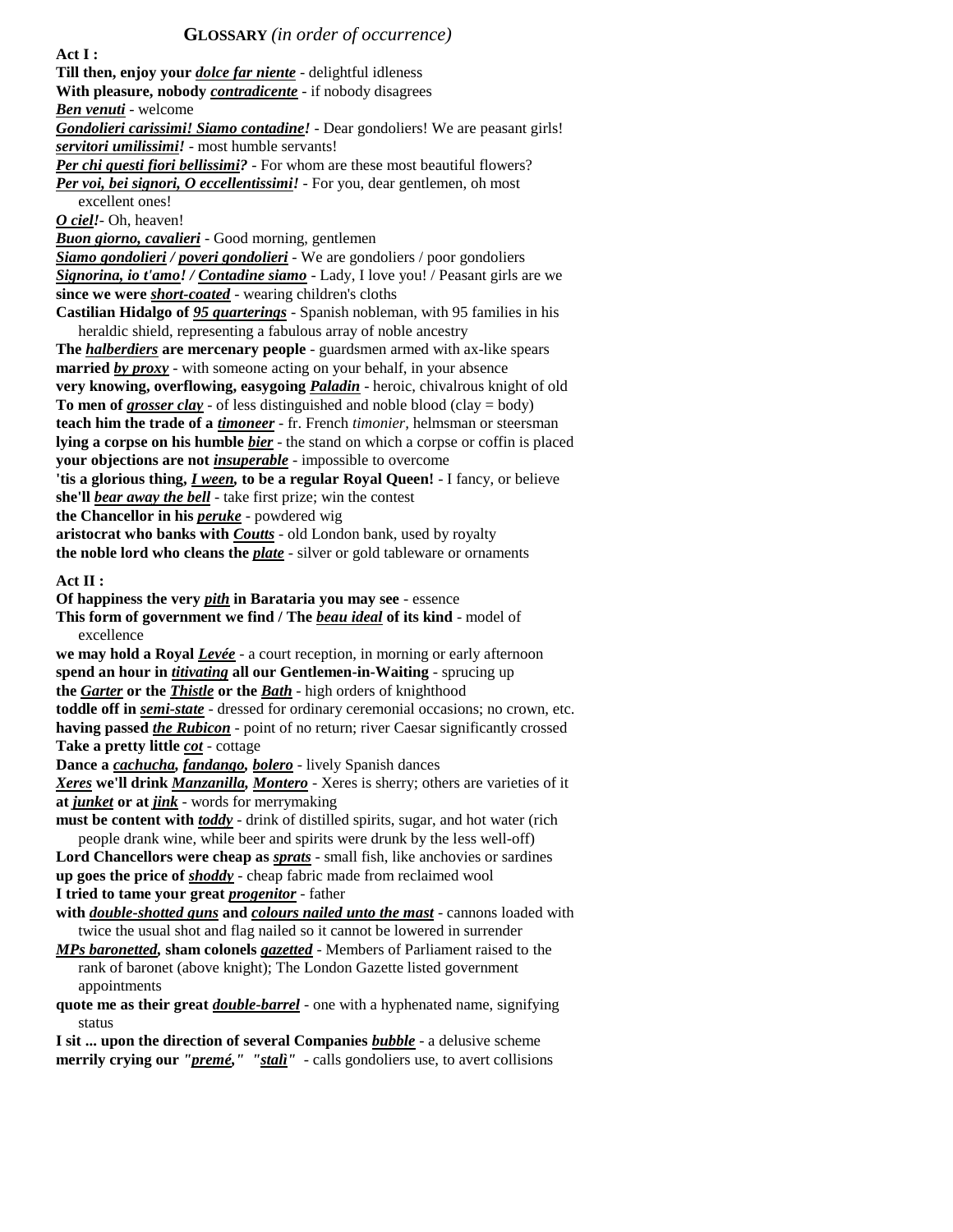#### **CONTRIBUTORS**

#### **Right-Down Regular Royal Queens & Kings** (\$250 and over)

Stephen Hage & Lara Trujillo  $\triangle$  Bill & Nancy Jones  $\triangle$  Holly MacDonald and John Orbison Thomson Reuters

#### **Spanish Grandees** (\$100 - \$249)

Tom & Arlene Alm ❖ Suzanne Ammerman ❖ Philip Asgian ❖ George Ehrenberg ❖ Mark Ellenberger and Janet Zander  $\div$  Max Fallek  $\div$  Carol & Greg Gross  $\div$  Matthew D. Hancher  $\div$  Douglas O. Happe  $\div$  in mem. of Elaine Hazard & Dick Lueben  $\div$  Marjorie and James Jacobsen Kenneth Kauffman Chris Martin L. David Mech Eric Mellum Alfred P. Moore  $\triangle$  Andrew Odlyzko  $\triangle$  Riley Owens, Jr.  $\triangle$  Derrill M. Pankow  $\triangle$  Garry & Mary Ann Peterson  $\triangle$  Nancy & Bert Poritsky  $\triangle$  Paul & Patricia Sackett  $\triangle$  Michael Schoeberl  $\triangle$ Jim & Radonna Schwarz  $\triangle$  Alice & Yale Sherman  $\triangle$  Jeff & Sally Shlosberg  $\triangle$  Dennis Shogren  $\cdot$  Doug Siems  $\cdot$  Richard Evan Stone  $\cdot$  Robert Warde  $\cdot$  Connie Waterous  $\cdot$ Elizabeth M. Williams

#### **Gondolieri and Contadine** (up to \$100)

Valarie & Howard Anderson  $\cdot$  Benjamin & Aroti Bayman  $\cdot$  Phillip & Karen Bergem  $\cdot$ Helen Bergren  $\cdot$  Jerome and Sharon Berkowitz  $\cdot \cdot$  R D Berndt  $\cdot \cdot$  Alfred & Sharon Bigot  $\cdot \cdot$ B. Thomas Boese  $\bullet$  Sharon Bookin  $\bullet$  Neal T. Buethe  $\bullet$  James Christenson  $\bullet$  Jeanne Cornish  $\cdot$  Tom Crampton  $\cdot$  Calvin Dahl  $\cdot$  Jeffrey Disch  $\cdot$  Knowles Dougherty  $\cdot$  Jean McDonald Eastman  $\bullet$  Daniel Japuntich & Dorothy Edelson  $\bullet$  Gary Engstrand and Kathy Jensen  $\cdot L$ . Peter Erickson  $\cdot R$  Rich & Judith Fine  $\cdot R$  Gretchen Fogo  $\cdot R$  Ross Gallup & Julie Soderburg  $\div$  Gayle Gaskill  $\div$  Kathleen & Anthony Green  $\div$  John Grossman  $\div$  Marianne Hageman & Michael Dorn  $\div$  Vicky Hagens  $\div$  Judith Halverson  $\div$  Linda Dexter Hancher  $\div$ Jack & Grace Harkness  $\triangle$  Kristy Conrad Harms  $\triangle$  Barbara Hauser  $\triangle$  Liz Hawn  $\triangle$  John C. Henrikson  $\div$  James & Caroline Holden  $\div$  Del Holmes  $\div$  Richard Horton & Victoria Houseman ◆ Katherine Howard ◆ Hugh Huelster ◆ Bette Jacobs ◆ Diedre Jones ◆ Susan Kamper  $\triangle$  Ruth Ellen Katz  $\triangle$  Eleanor Kendall  $\triangle$  Steven & Mary Kennedy  $\triangle$  Margaret Kirkpatrick  $\div$  Jake Koller  $\div$  Terrence Korupp  $\div$  Ralph & Judith Larson  $\div$  Kathleen Laughlin  $\div$  Wendy Lazear  $\div$  Mary Leahy  $\div$  Jack & Rachel Levitt  $\div$  Patricia Lewis  $\div$ Sanford Lipsky  $\div$  David Loppnow  $\div$  H Ward Lyndall  $\div$  Roderick & Joanne MacDonald  $\div$ Dean MacLaughlin ❖ Louis Martin ❖ Adele Mehta ❖ Andrew Odlyzko ❖ Lowell & Finola Parsons  $\div$  Molly Redmond  $\div$  Ron Rochon  $\div$  Shirley Sailors  $\div$  Mary & David Sandberg  $\div$ The family of Steven and Mary Schier  $\div$  Deborah Sjostrom  $\div$  Lawrence Smith  $\div$  Stacey & David Smith ◆ Kym Spotts ◆ Farrell Stiegler ◆ Ruthann Swanson ◆ Leslie Swenson ◆ Susan Taple  $\triangleleft$  Linda Tucker  $\triangleleft$  Brett D. Wagner  $\triangleleft$  Theodore Wilson

#### \*\*\*\*

#### **ACKNOWLEDGEMENTS**

Lake Harriet United Methodist Church, Plymouth Congregational Church, First Universalist Church, and our retinue of ushers, ticket sellers, and concessionaires.

Since its founding in 1979 by Dick Fishel and Jim Hart, the company has produced all the Gilbert and Sullivan shows: *Trial By Jury* (1979), *Patience* (1980), *Iolanthe* (1981), *Princess Ida* (1982), *Ruddigore* (1983), *The Gondoliers* (1984), *The Mikado* (Spring 1985), *The Sorcerer* (Fall 1985), *The Pirates of Penzance* (1986), *The Yeomen of the Guard* (1987), *Utopia, Ltd.* (1988), *H.M.S. Pinafore* (1989), *Patience* (1990), *The Grand Duke* (1991), *Iolanthe* (1992), *Princess Ida* (1993), *The Gondoliers* (1994), *Ruddigore* (1995), *The Mikado* (Spring 1996), *The Zoo* and *Trial By Jury* (Fall 1996), *The Sorcerer* (1997), *The Pirates of Penzance* (1998), *The Yeomen of the Guard* (1999), Offenbach's *Orpheus in the Underworld* (2000), *H.M.S. Pinafore* (2001), *Patience* (2002), *The Grand Duke* (2003), *Iolanthe* (2004), *The Gondoliers* (2005), *Princess Ida* (2006), *The Mikado* (2007), *Utopia, Limited* (2008), *Ruddigore* (2009), *The Sorcerer* (2010), *The Pirates of Penzance* (2011), *Patience* (2012), *The Yeomen of the Guard* (2013), *The Grand Duke (2014), H.M.S. Pinafore* (Spring, 2015), *Trial By Jury* (Summer, 2015), and *Iolanthe* (2016) In the Fall of 2017, we will present Offenbach's *Orpheus in the Underworld*, and in the Spring of 2018 we will present *Princess Ida* We are performing *The Pirates of Penzance* in Summer 2017 at the Lake Harriet Bandshell, on July 15 at 7:30 pm and July 16 at 5:30 pm